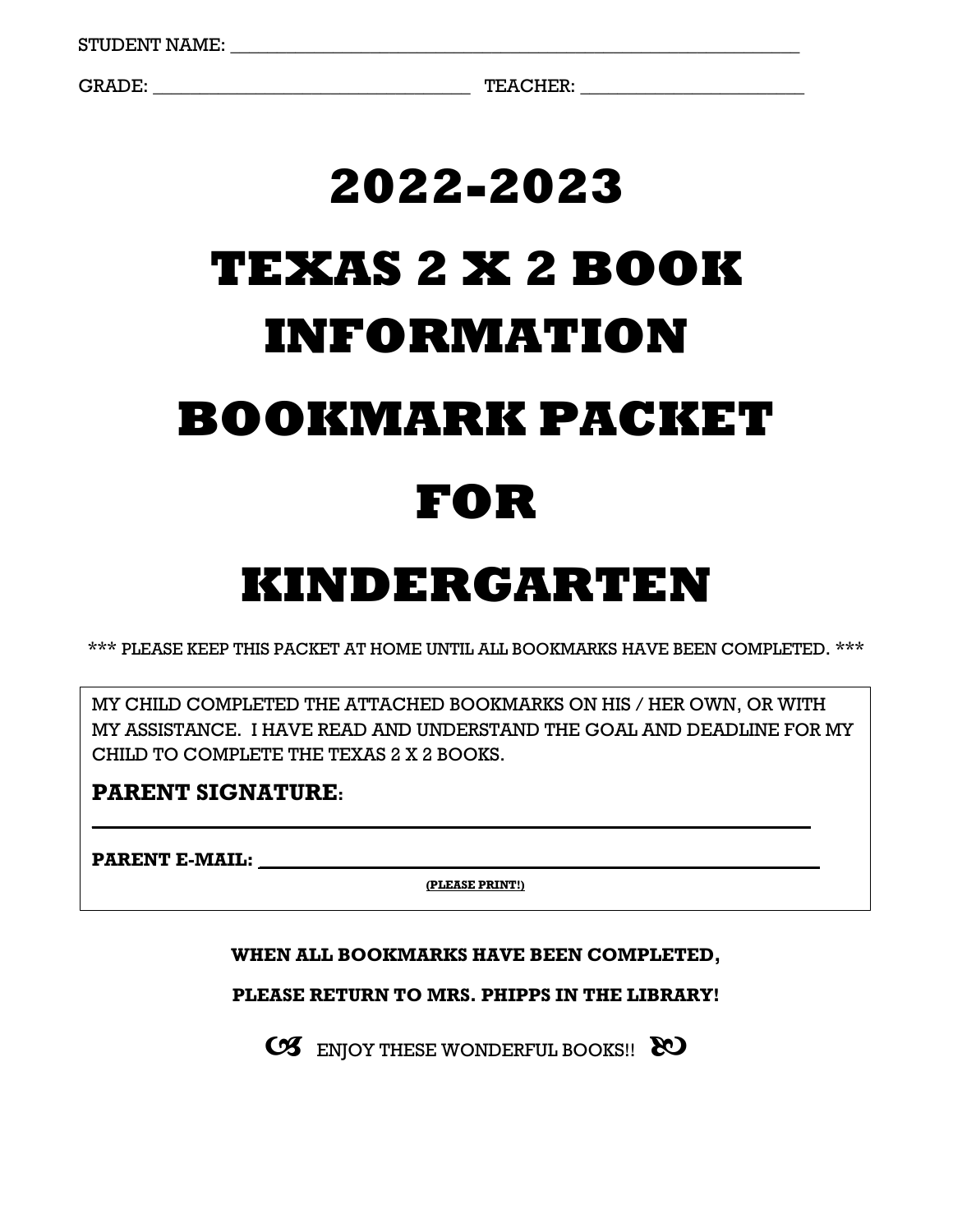# **2 X 2 READING PROGRAM**



2 X 2 CELEBRATION & PARTY: Date to Be Determined

DEADLINE: FRIDAY, APRIL 14 TH, 2023

READING GOALS: KINDERGARTEN – 10 BOOKS

| 2 A Z LIJI -                           | 2UZZ-ZJ                     |                                          |
|----------------------------------------|-----------------------------|------------------------------------------|
| <b>Title</b>                           | <b>Bookmark</b><br>complete | <b>Reviewed</b><br>(For Librarian's Use) |
| <b>Atticus Caticus</b>                 |                             |                                          |
| <b>Bodies Are Cool</b>                 |                             |                                          |
| <b>Brains! Not Just a Zombie Snack</b> |                             |                                          |
| <b>Burt the Beetle Doesn't Bite</b>    |                             |                                          |
| <b>Butterflies Are PrettyGross</b>     |                             |                                          |
| <b>Chez Bob</b>                        |                             |                                          |
| <b>Circle Under Berry</b>              |                             |                                          |
| <b>Don't Hug Doug</b>                  |                             |                                          |
| <b>Have You Seen Gordon?</b>           |                             |                                          |
| <b>Inside Cat</b>                      |                             |                                          |
| <b>Mel Fell</b>                        |                             |                                          |
| <b>My First Day</b>                    |                             |                                          |
| <b>Norman Didn't Do It!</b>            |                             |                                          |
| <b>Not Now, Cow</b>                    |                             |                                          |
| <b>One-osaurus, Two-osaurus</b>        |                             |                                          |
| <b>Poem in My Pocket</b>               |                             |                                          |
| <b>Seaside Stroll</b>                  |                             |                                          |
| <b>Someone Builds the Dream</b>        |                             |                                          |
| <b>The Midnight Fair</b>               |                             |                                          |
| <b>Wonder Walkers</b>                  |                             |                                          |

#### **2 X 2 LIST – 2022-23**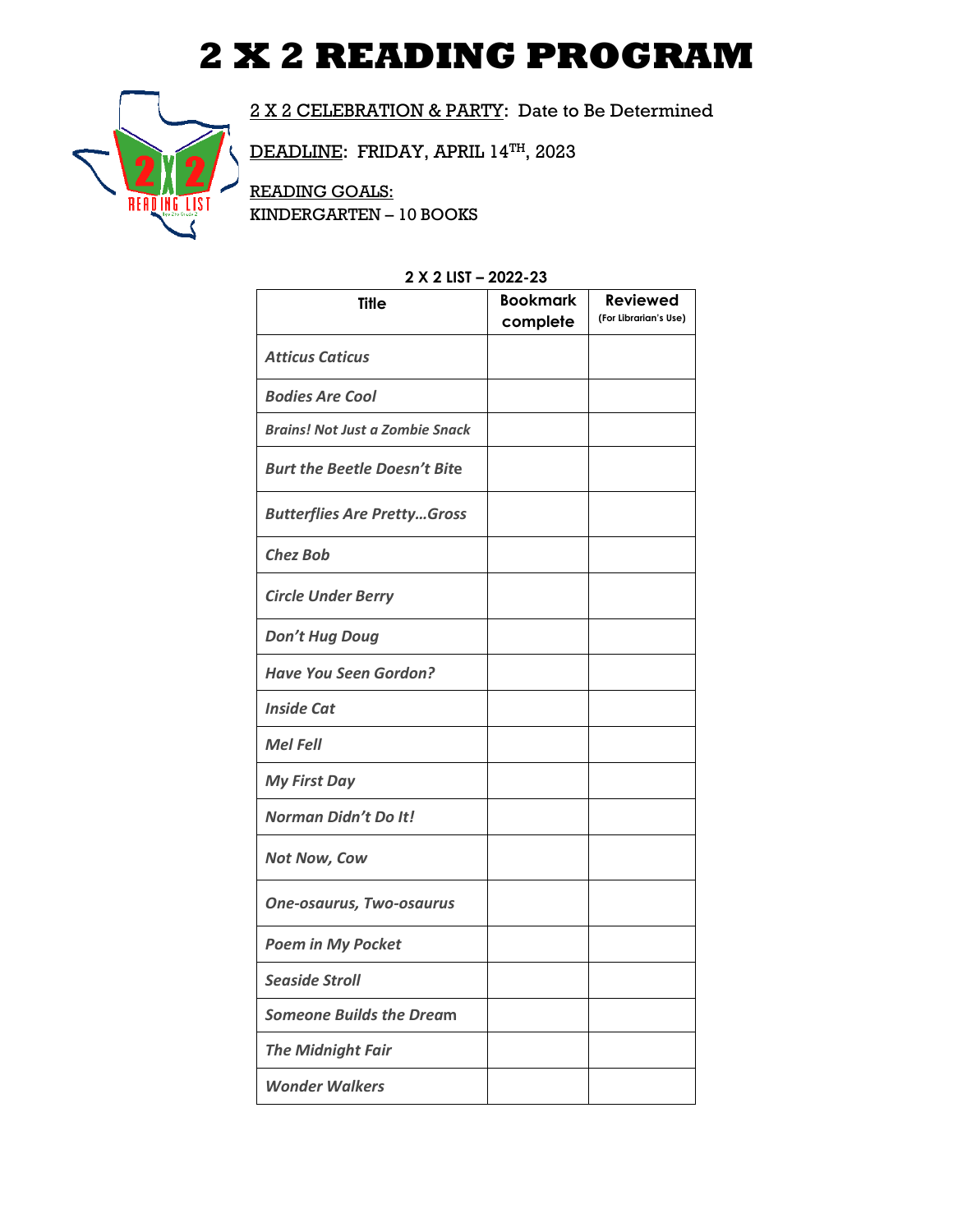## 2 X 2 INFORMATION BOOKMARK # 1

| RATING (HOW WELL DID YOU LIKE THE BOOK): |  |  |  |  |  |  |  |
|------------------------------------------|--|--|--|--|--|--|--|
| 000 0000 00000<br>⊙<br>$\odot\odot$      |  |  |  |  |  |  |  |

| RATING (HOW WELL DID YOU LIKE THE BOOK): |  |  |  |  |  |  |  |
|------------------------------------------|--|--|--|--|--|--|--|
| 000 0000<br>⊙<br>$\odot\odot$<br>00000   |  |  |  |  |  |  |  |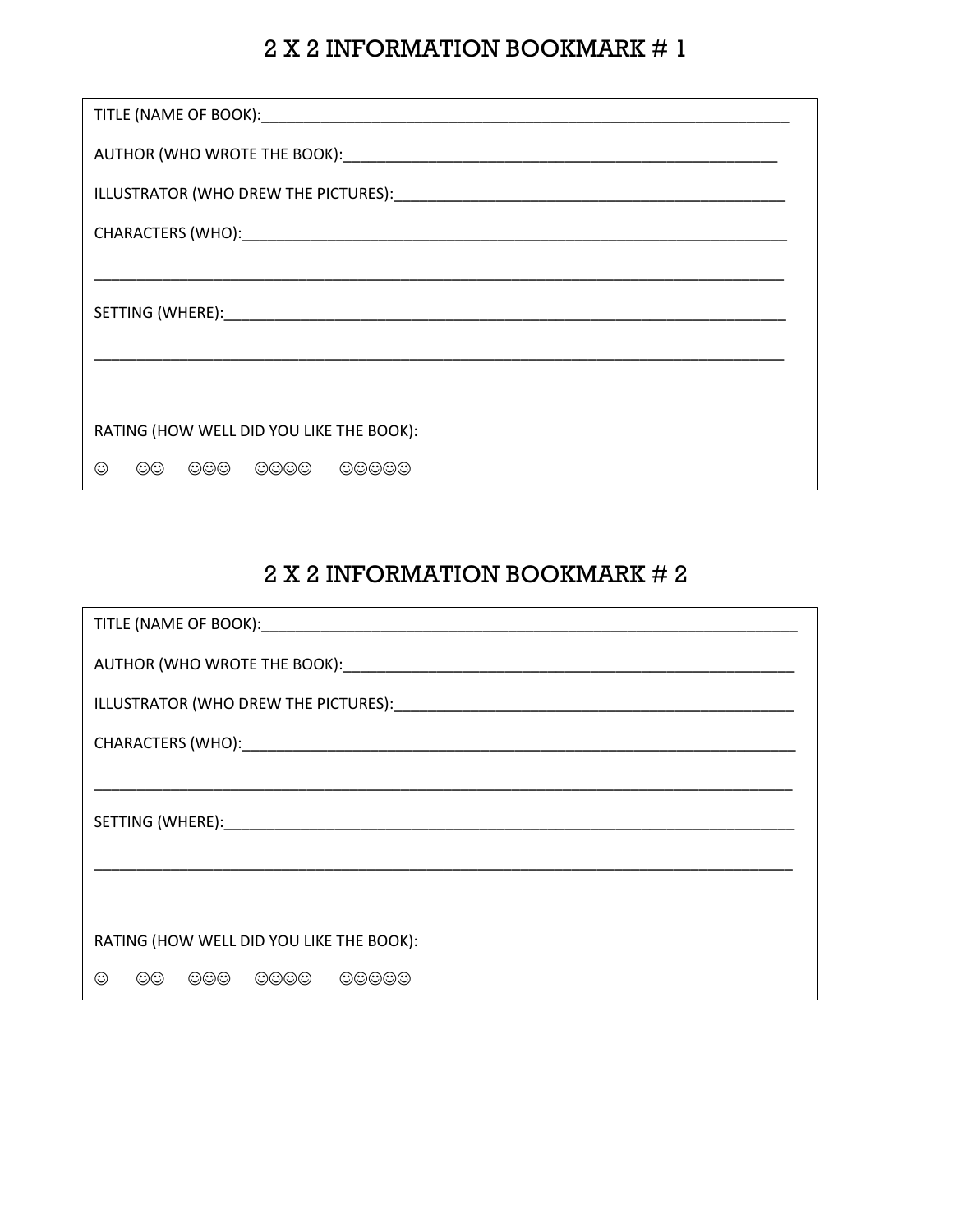## 2 X 2 INFORMATION BOOKMARK  $\#$  3

| RATING (HOW WELL DID YOU LIKE THE BOOK): |                                                 |                          |  |  |  |  |  |  |
|------------------------------------------|-------------------------------------------------|--------------------------|--|--|--|--|--|--|
| ☺☺<br>⊙                                  | $\circledcirc\circledcirc$<br>$\odot$ o $\odot$ | $\circledcirc\circ\circ$ |  |  |  |  |  |  |

| RATING (HOW WELL DID YOU LIKE THE BOOK): |  |  |  |  |  |  |  |
|------------------------------------------|--|--|--|--|--|--|--|
| 000 0000<br>⊙<br>$\odot\odot$<br>00000   |  |  |  |  |  |  |  |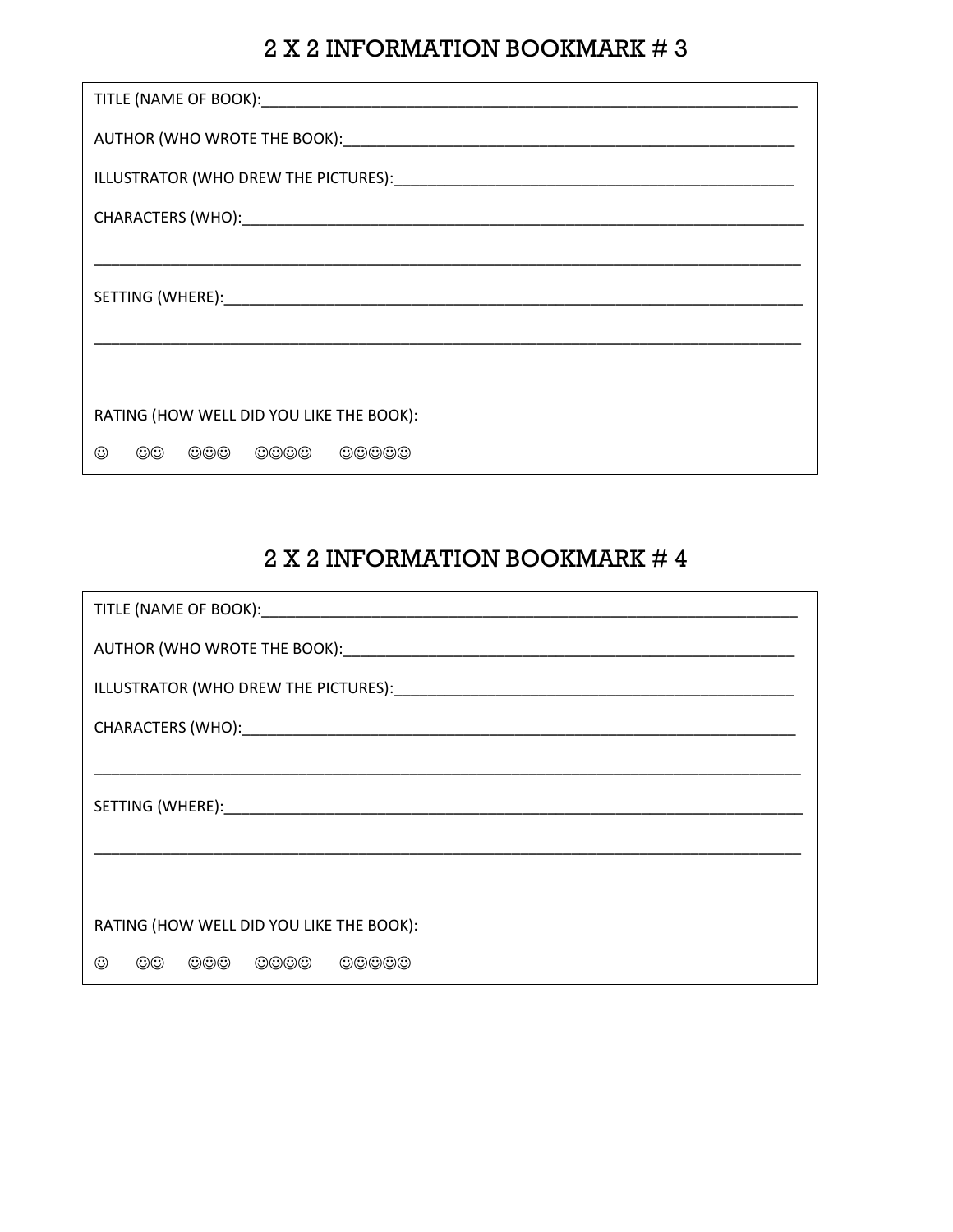## 2 X 2 INFORMATION BOOKMARK  $\# 5$

| RATING (HOW WELL DID YOU LIKE THE BOOK): |                   |                            |                                 |  |  |  |  |  |
|------------------------------------------|-------------------|----------------------------|---------------------------------|--|--|--|--|--|
| $\odot\odot$<br>☺                        | $\odot\odot\odot$ | $\circledcirc\circledcirc$ | $\odot$ $\odot$ $\odot$ $\odot$ |  |  |  |  |  |

| RATING (HOW WELL DID YOU LIKE THE BOOK): |  |  |  |  |  |  |  |
|------------------------------------------|--|--|--|--|--|--|--|
| 000 0000<br>⊙<br>$\odot\odot$<br>00000   |  |  |  |  |  |  |  |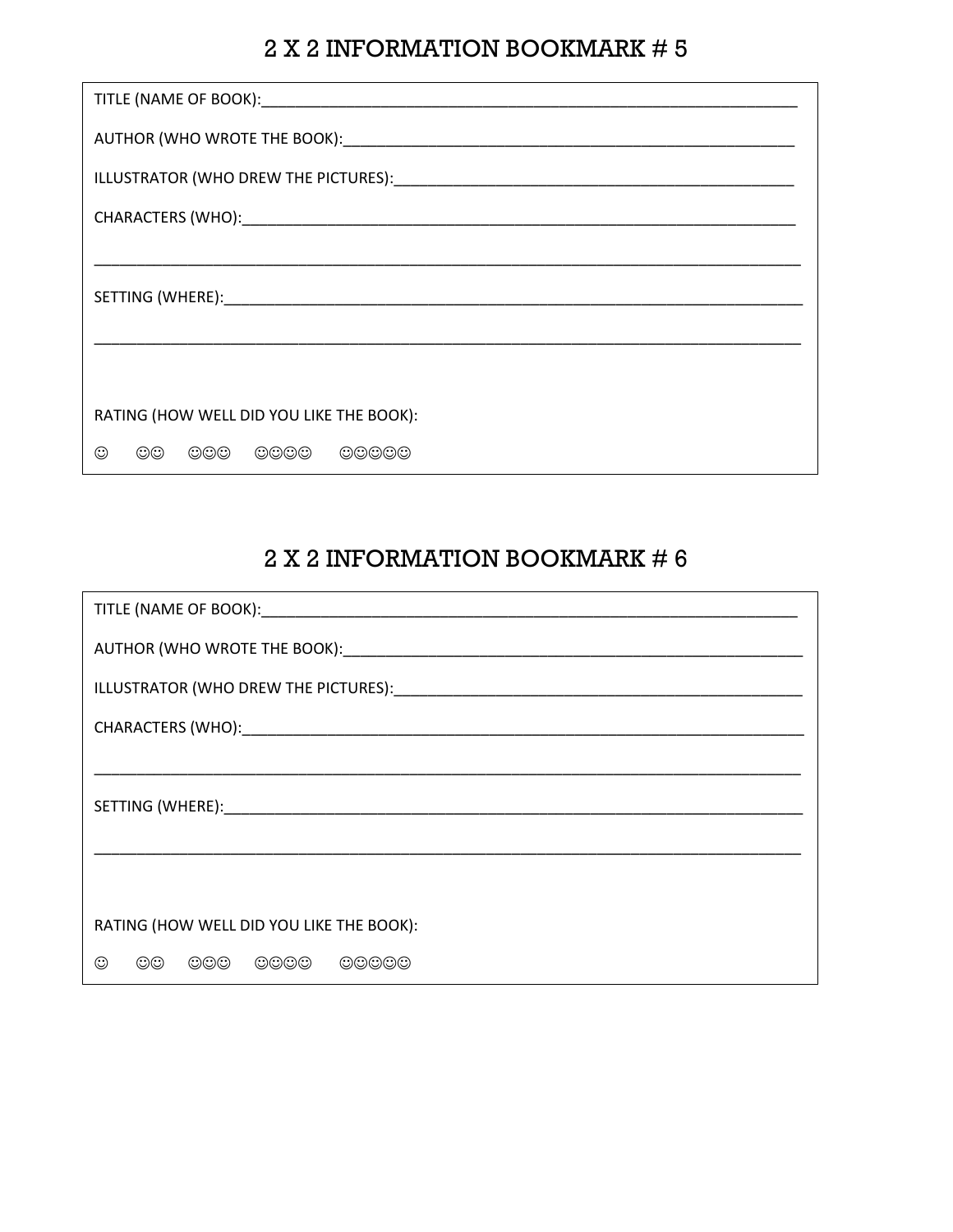## 2 X 2 INFORMATION BOOKMARK #  $7$

| RATING (HOW WELL DID YOU LIKE THE BOOK): |                     |                            |       |  |  |  |  |  |
|------------------------------------------|---------------------|----------------------------|-------|--|--|--|--|--|
| ⊙<br>$\odot$ $\odot$                     | $\circledcirc\circ$ | $\circledcirc\circledcirc$ | ාාාාය |  |  |  |  |  |

| RATING (HOW WELL DID YOU LIKE THE BOOK):                                |  |  |  |  |  |  |  |
|-------------------------------------------------------------------------|--|--|--|--|--|--|--|
| $\odot\odot\odot$<br>⊙<br>$\odot$ $\odot$<br>$\odot$ o $\odot$<br>00000 |  |  |  |  |  |  |  |